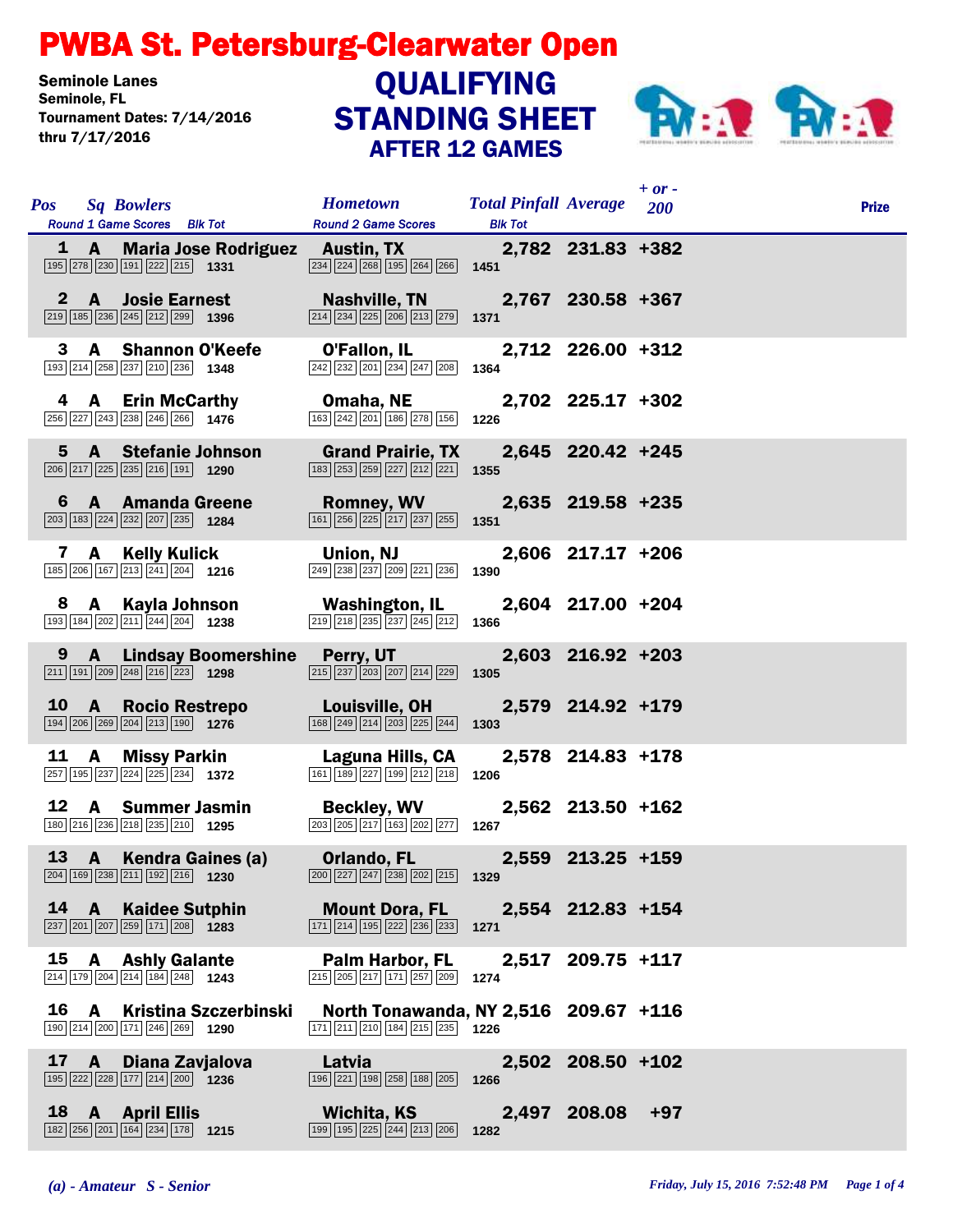|                 |                 |                                                                                                                                  |                                                                                                                                 |                                                |                  | $+ or -$ |              |  |
|-----------------|-----------------|----------------------------------------------------------------------------------------------------------------------------------|---------------------------------------------------------------------------------------------------------------------------------|------------------------------------------------|------------------|----------|--------------|--|
| <b>Pos</b>      |                 | <b>Sq Bowlers</b><br>Round 1 Game Scores Blk Tot                                                                                 | <b>Hometown</b><br><b>Round 2 Game Scores</b>                                                                                   | <b>Total Pinfall Average</b><br><b>Blk Tot</b> |                  | 200      | <b>Prize</b> |  |
| 19              | A               | Kayla Bandy<br>$\boxed{208}\boxed{212}\boxed{224}\boxed{246}\boxed{264}\boxed{208}$ 1362                                         | Salisbury, MD<br>$\boxed{162}$ $\boxed{208}$ $\boxed{213}$ $\boxed{186}$ $\boxed{185}$ $\boxed{179}$                            | 1133                                           | 2,495 207.92     | $+95$    |              |  |
|                 |                 | 20 A Stephanie Martins<br>213 220 194 217 192 201 1237                                                                           | <b>Brazil</b><br>198 200 224 189 215 223                                                                                        | 1249                                           | 2,486 207.17     | $+86$    |              |  |
| 21              |                 | <b>A</b> Jennifer Higgins<br>$\boxed{205}$ $\boxed{228}$ 175 182 190 233 1213                                                    | Westerville, OH<br>$\boxed{184}$ $\boxed{224}$ $\boxed{228}$ $\boxed{208}$ $\boxed{215}$ $\boxed{212}$                          | 1271                                           | 2,484 207.00     | $+84$    |              |  |
| 22.             | <b>A</b>        | <b>Danielle McEwan</b><br>220 227 200 180 165 247 1239                                                                           | <b>Stony Point, NY</b><br>$\boxed{218}$ $\boxed{190}$ $\boxed{222}$ $\boxed{203}$ $\boxed{204}$ $\boxed{202}$                   | 1239                                           | 2,478 206.50     | $+78$    |              |  |
| 23              |                 | <b>A</b> Sabrena Divis<br>177 239 210 182 165 211 184                                                                            | Gillette, WY<br>$\boxed{199} \boxed{192} \boxed{194} \boxed{267} \boxed{210} \boxed{226}$                                       | 1288                                           | 2,472 206.00     | $+72$    |              |  |
|                 |                 | 24 A Mariana Ayala<br>199 178 235 158 213 194 1177                                                                               | <b>Euless, TX</b><br>211 183 257 202 206 234                                                                                    | 1293                                           | 2,470 205.83     | $+70$    |              |  |
| 25              |                 | <b>A</b> Clara Guerrero<br>182 209 188 200 160 204 1143                                                                          | <b>Pflugerville, TX</b><br>$\boxed{200}$ $\boxed{224}$ $\boxed{244}$ $\boxed{254}$ $\boxed{193}$ $\boxed{211}$                  | 1326                                           | 2,469 205.75     | $+69$    |              |  |
| 26              |                 | <b>A</b> Brittany Himmelreich<br>$\boxed{173}$ $\boxed{191}$ $\boxed{160}$ $\boxed{159}$ $\boxed{236}$ $\boxed{184}$ <b>1103</b> | <b>Cressona, PA</b><br>236 213 222 222 224 245                                                                                  | 1362                                           | 2,465 205.42     | +65      |              |  |
| 27              | $\mathbf{A}$    | Liz Johnson<br>202 237 171 233 174 205 1222                                                                                      | Cheektowaga, NY<br>195 228 202 218 192 199 1234                                                                                 |                                                | 2,456 204.67     | $+56$    |              |  |
| 28              |                 | A Anggie Ramirez-Perea Austin, TX<br>198 223 226 168 200 219 1234                                                                | 198 211 206 201 200 202                                                                                                         | 1218                                           | 2,452 204.33     | $+52$    |              |  |
| 29              | $\mathbf{A}$    | <b>Karen Marcano</b><br>248 180 213 190 217 184 1232                                                                             | Venezuela<br>206 187 200 199 217 208                                                                                            | 1217                                           | 2,449 204.08     | $+49$    |              |  |
| 30              |                 | <b>A</b> Verity Crawley (a)<br>190 192 209 226 221 185 1223                                                                      | <b>England</b><br>216 185 202 206 191 213                                                                                       | 1213                                           | 2,436 203.00     | $+36$    |              |  |
| 31              |                 | A Megan Kelly<br>189 215 177 257 175 214 1227                                                                                    | Dayton, OH<br>$\overline{245}$ $\overline{211}$ $\overline{137}$ $\overline{198}$ $\overline{191}$ $\overline{223}$ <b>1205</b> |                                                | 2,432 202.67     | $+32$    |              |  |
|                 |                 | 32 A Kerry Smith<br>$\boxed{200}$ $\boxed{213}$ $\boxed{207}$ $\boxed{208}$ $\boxed{234}$ $\boxed{176}$ 1238                     | <b>New Holland, PA</b><br>$\boxed{178}$ $\boxed{172}$ $\boxed{218}$ $\boxed{205}$ $\boxed{237}$ $\boxed{182}$                   | 1192                                           | 2,430 202.50 +30 |          |              |  |
|                 | <b>Cut Line</b> | <b>Cash Line</b>                                                                                                                 |                                                                                                                                 |                                                |                  | $+28$    |              |  |
|                 |                 | 33 A Gabby Mayfield<br>$\boxed{212}\boxed{224}\boxed{218}\boxed{172}\boxed{213}\boxed{177}$ 1216                                 | Lake Isabella, CA<br>$\boxed{227}$ $\boxed{214}$ $\boxed{141}$ $\boxed{181}$ $\boxed{212}$ $\boxed{237}$ 1212                   |                                                | 2,428 202.33     |          |              |  |
| 34S A           |                 | <b>Lucy Sandelin (a)</b><br>$\boxed{238}$ 188 $\boxed{203}$ 180 189 219 1217                                                     | Tampa, FL<br>$\boxed{207}$ $\boxed{156}$ $\boxed{215}$ $\boxed{213}$ $\boxed{223}$ $\boxed{195}$                                | 1209                                           | 2,426 202.17     | $+26$    |              |  |
| 35              | A               | <b>Anneli Blomqvist</b><br>238 187 188 215 190 195 1213                                                                          | <b>Sweden</b><br>168 178 212 180 266 197                                                                                        | 1201                                           | 2,414 201.17     | $+14$    |              |  |
| 36              | <b>A</b>        | <b>Kristina Wendell</b><br>168 181 191 254 227 167 1188                                                                          | Kingston, NY<br>197 212 203 193 221 197                                                                                         | 1223                                           | 2,411 200.92     | $+11$    |              |  |
| 37 <sub>2</sub> | $\mathbf{A}$    | <b>Bryanna Cote</b><br>$\boxed{182}\boxed{212}\boxed{200}\boxed{176}\boxed{200}\boxed{235}$ 1205                                 | <b>Red Rock, AZ</b><br>$\boxed{180}\ \boxed{207}\ \boxed{226}\ \boxed{151}\ \boxed{216}\ \boxed{224}$                           | 1204                                           | 2,409 200.75     | $+9$     |              |  |
| 38 A            |                 | <b>Brooke Bower</b><br>201 181 182 264 184 215 1227                                                                              | <b>Camp Hill, PA</b><br>$\boxed{211}$ $\boxed{199}$ $\boxed{184}$ $\boxed{177}$ $\boxed{186}$ $\boxed{212}$                     | 1169                                           | 2,396 199.67     | -4       |              |  |
| 39              | A               | <b>Kamilah Dammers</b><br>$\boxed{170}\boxed{207}\boxed{162}\boxed{200}\boxed{206}\boxed{194}$ 1139                              | <b>Aruba</b><br>166 210 259 203 191 224                                                                                         | 1253                                           | 2,392 199.33     | $-8$     |              |  |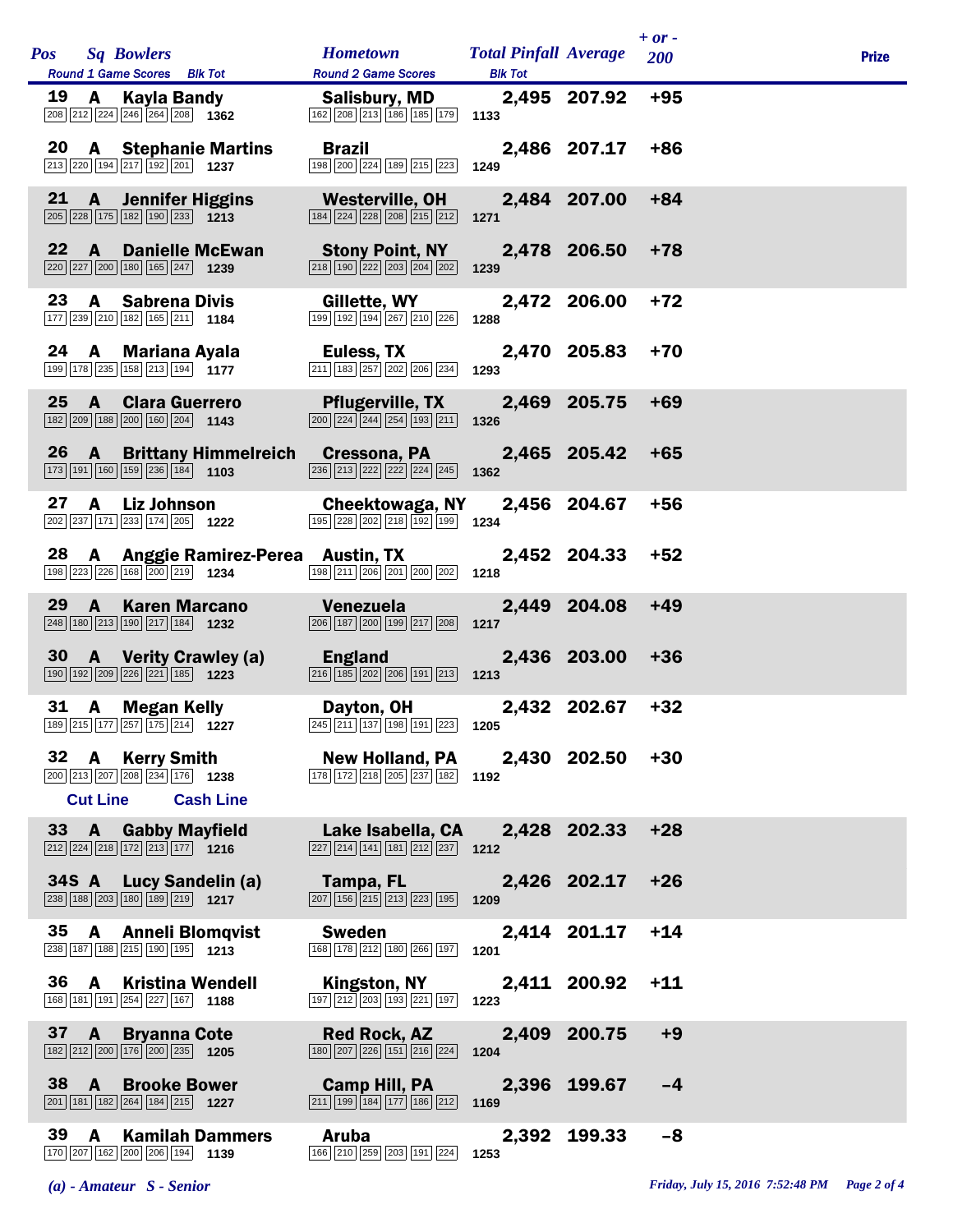|    | Pos Sq Bowlers<br>Round 1 Game Scores Blk Tot                                                                                                                                                                      | <b>Hometown</b> Total Pinfall Average 200<br><b>Round 2 Game Scores</b>                                                              | <b>Blk Tot</b>   |                   | $+ or -$ | <b>Prize</b> |
|----|--------------------------------------------------------------------------------------------------------------------------------------------------------------------------------------------------------------------|--------------------------------------------------------------------------------------------------------------------------------------|------------------|-------------------|----------|--------------|
|    | <b>40 A Jes Lesagonicz Atlanta, GA</b> 2,387 198.92<br><b>2.387 198.92</b><br><b>198.92</b><br><b>198.92</b><br><b>188.92</b><br><b>188.92</b><br><b>188.92</b><br><b>188.92</b><br><b>198.92</b><br><b>198.92</b> |                                                                                                                                      |                  |                   | $-13$    |              |
|    | Rachael Gittings Glen Allen, VA 2,386 198.83 -14<br>41 A<br>171 204 214 226 226 204 1245                                                                                                                           | $\boxed{190}$ $\boxed{202}$ $\boxed{201}$ $\boxed{200}$ $\boxed{177}$ $\boxed{171}$ 1141                                             |                  |                   |          |              |
|    | 42 A Jodi Woessner<br>199 186 168 206 184 257 1200                                                                                                                                                                 | Oregon, OH 2,384 198.67 -16<br>$\boxed{171}$ $\boxed{181}$ $\boxed{223}$ $\boxed{212}$ $\boxed{192}$ $\boxed{205}$ <b>1184</b>       |                  |                   |          |              |
|    | 43 A Brigette Coleman (a) High Springs, FL 2,379 198.25<br>224 211 201 191 154 209 1190                                                                                                                            | $\boxed{234}$ 198 188 187 167 215 189                                                                                                |                  |                   | $-21$    |              |
|    | 44 A Ashley Crowder (a) Tamarac, FL<br>171 210 170 191 190 170 1102                                                                                                                                                | $\boxed{212}$ $\boxed{200}$ $\boxed{190}$ $\boxed{226}$ $\boxed{232}$ $\boxed{214}$ <b>1274</b>                                      |                  | 2,376 198.00      | -24      |              |
|    | 45 A Melissa Stewart (a)<br>161 255 173 244 258 193 1284                                                                                                                                                           | Port Saint Lucie, FL 2,371 197.58<br>$\boxed{200}$ $\boxed{184}$ $\boxed{178}$ $\boxed{175}$ $\boxed{155}$ $\boxed{195}$ <b>1087</b> |                  |                   | $-29$    |              |
|    | 46 A Shannon Pluhowsky Dayton, OH 2,370 197.50<br>$\boxed{196}$ $\boxed{165}$ $\boxed{212}$ $\boxed{226}$ $\boxed{221}$ $\boxed{171}$ 1191                                                                         | $\boxed{177}\boxed{215}\boxed{167}\boxed{169}\boxed{213}\boxed{238}$ 1179                                                            |                  |                   | $-30$    |              |
|    | 47 A Keli Callahan (a)<br>180 174 205 235 201 224 1219                                                                                                                                                             | Las Vegas, NV 2,365 197.08<br>$\boxed{200}$ 180 187 201 200 178 1146                                                                 |                  |                   | $-35$    |              |
|    | 48 A Karen Boyd (a) Fort Lauderdale, FL 2,354 196.17 -46<br>$\boxed{204}$ $\boxed{210}$ $\boxed{174}$ $\boxed{206}$ $\boxed{192}$ $\boxed{211}$ $\boxed{}$ $\boxed{1197}$                                          | $\boxed{157}$ $\boxed{192}$ $\boxed{193}$ $\boxed{213}$ $\boxed{183}$ $\boxed{219}$ <b>1157</b>                                      |                  |                   |          |              |
|    | 49 A Elise Bolton<br>186 182 176 204 244 238 1230                                                                                                                                                                  | Merritt Island, FL 2,346 195.50<br>$\boxed{176}$ $\boxed{229}$ $\boxed{163}$ $\boxed{200}$ $\boxed{172}$ $\boxed{176}$ <b>1116</b>   |                  |                   | $-54$    |              |
|    | 50 A Nicole Bower (a)<br>$\boxed{234}$ 189 185 200 182 242 1232                                                                                                                                                    | Camp Hill, PA   2,326   193.83<br>$\boxed{197}$ $\boxed{212}$ $\boxed{172}$ $\boxed{181}$ $\boxed{143}$ $\boxed{189}$ 1094           |                  |                   | $-74$    |              |
|    | 51S A Amanda Flood (a) Brandon, FL 2,320 193.33<br>220 154 201 190 203 192 1160                                                                                                                                    | $\boxed{205}$ $\boxed{200}$ $\boxed{193}$ $\boxed{214}$ $\boxed{170}$ $\boxed{178}$ <b>1160</b>                                      |                  |                   | $-80$    |              |
|    | 52 A Ashley Purkey Godfrey, IL<br>$\boxed{209}$ $\boxed{225}$ $\boxed{192}$ $\boxed{236}$ $\boxed{142}$ $\boxed{156}$ <b>1160</b>                                                                                  | $\sqrt{202}\sqrt{182}\sqrt{189}\sqrt{193}\sqrt{189}\sqrt{186}$ 1141                                                                  | 2,301 191.75 -99 |                   |          |              |
|    | 53 A Amber Ottilige (a)<br>$\boxed{177}$ $\boxed{245}$ $\boxed{223}$ $\boxed{247}$ $\boxed{174}$ $\boxed{189}$ <b>1255</b>                                                                                         | <b>Lake Wales, FL</b><br>178 146 189 179 193 145 1030                                                                                |                  | 2,285 190.42 -115 |          |              |
|    | $54 \quad A$<br><b>Natalie Goodman</b><br>187 191 160 218 202 181 139                                                                                                                                              | O'Fallon, IL<br>180 199 180 192 202 186                                                                                              | 1139             | 2,278 189.83 -122 |          |              |
|    | 55 A Jennifer Hernandez (a) Land O Lakes, FL<br>178 145 213 218 186 194 1134                                                                                                                                       | 186 214 174 171 159 225                                                                                                              | 2,263<br>1129    | 188.58 -137       |          |              |
|    | 56S A<br>Pam Sprow (a)<br>192 192 167 193 165 213 1122                                                                                                                                                             | Lakeland, FL<br>189 181 189 213 167 198                                                                                              | 2,259<br>1137    | $188.25 - 141$    |          |              |
| 57 | <b>Jackie Carbonetto</b><br>$\mathbf{A}$<br>185 183 167 207 233 157 1132                                                                                                                                           | <b>Blauvelt, NY</b><br>$\boxed{162}$ $\boxed{183}$ $\boxed{191}$ $\boxed{167}$ $\boxed{234}$ $\boxed{160}$ 1097                      |                  | 2,229 185.75 -171 |          |              |
|    | 58 A Taylor Bulthuis (a)<br>190 167 195 172 203 210 1137                                                                                                                                                           | <b>Coral Springs, FL</b><br>$\boxed{161}$ $\boxed{213}$ $\boxed{139}$ $\boxed{162}$ $\boxed{190}$ $\boxed{224}$                      | 1089             | 2,226 185.50 -174 |          |              |
| 59 | A Victoria Jones (a)<br>149 202 187 239 235 176 1188                                                                                                                                                               | <b>Baltimore, MD</b><br>177 169 176 177 169 159                                                                                      | 2,215<br>1027    | 184.58 -185       |          |              |
|    | 60 A Jean Cheshier (a)<br>156 209 177 187 199 161 1089                                                                                                                                                             | Tampa, FL<br>207 180 188 199 191 159 1124                                                                                            |                  | 2,213 184.42 -187 |          |              |